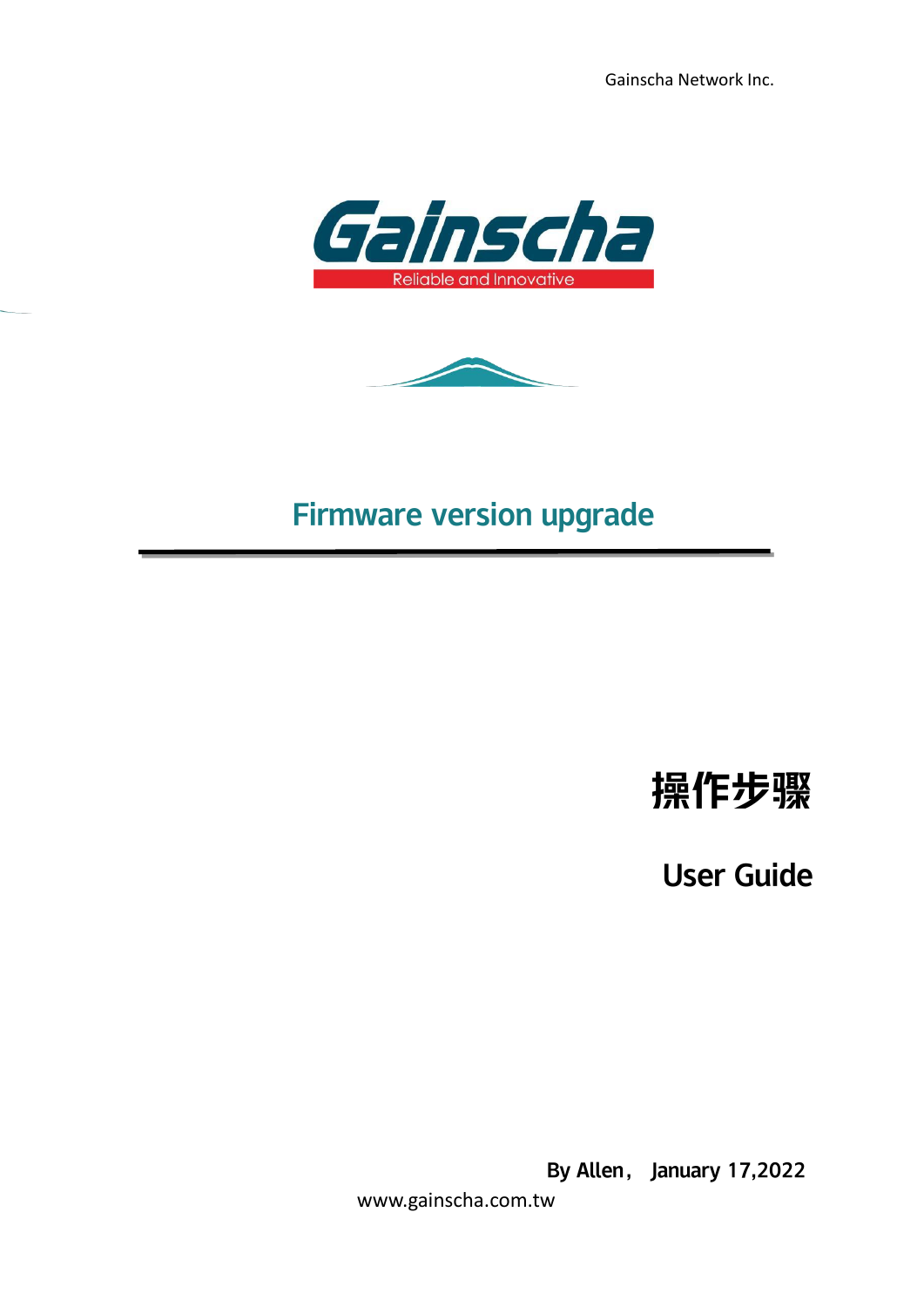**1.** The printer connects to the computer through the USB interface.

- **2.** Open the printer.
- **3.** Open the software FirmwareTool

| Firmware Tool v2.3.2(r)                   | $\times$                   |
|-------------------------------------------|----------------------------|
| Communication                             | <b>Printer Information</b> |
| $Port(T):$ USB RS-232                     | <b>BOST Version:</b>       |
| Select Connection:                        | <b>BOT Version:</b>        |
| $\checkmark$<br>GAINSCHAGS-2408D [USB006] |                            |
|                                           | <b>KENL Version:</b>       |
|                                           |                            |
|                                           | Get Printer Info.          |
| <b>File Property</b>                      |                            |
|                                           |                            |
| File Type:                                | Version Code:              |
| Source(S):                                | Open File(O)               |
| BootUpdating Mode                         |                            |
|                                           |                            |
| Upgrade(P) $\uparrow$<br>About(A)         | Exit(E) $\mathsf{X}$<br>-7 |
| Gainscha                                  | Language : English(US)     |

**4. Check if the printer is connected to the computer and software as shown below: (Model GS-2408D)**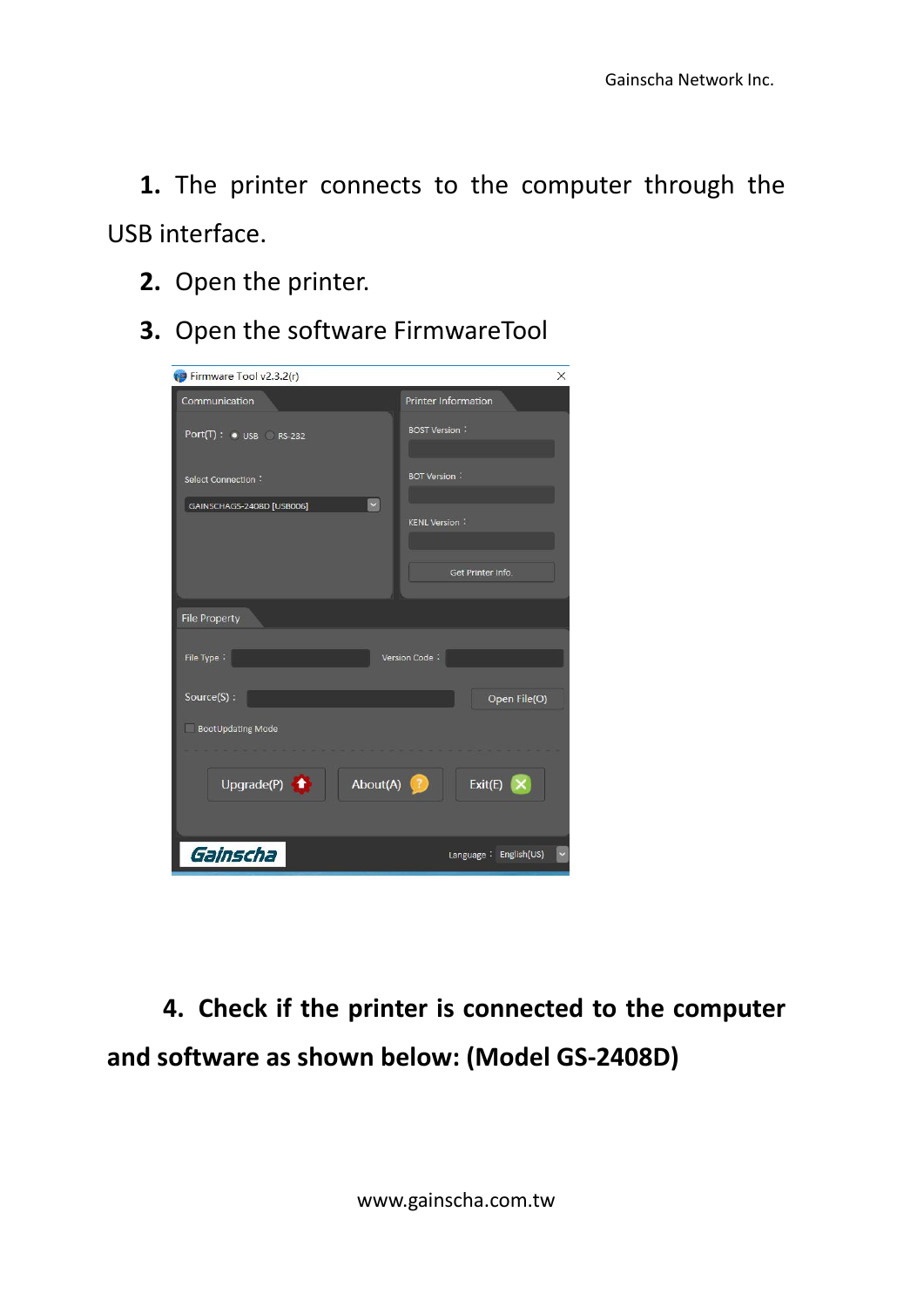| Firmware Tool v2.3.2(r)          | $\times$                           |
|----------------------------------|------------------------------------|
| Communication                    | Printer Information                |
| $Port(T):$ $\bullet$ USB RS-232  | <b>BOST Version:</b>               |
| Colont Connection                | <b>BOT Version:</b>                |
| GAINSCHAGS-2408D [USB006]        | <b>KENL Version:</b>               |
|                                  | Get Printer Info.                  |
| <b>File Property</b>             |                                    |
|                                  |                                    |
| File Type:                       | Version Code:                      |
|                                  |                                    |
| Source(S):                       | Open File(O)                       |
| BootUpdating Mode<br>u l         |                                    |
|                                  |                                    |
| Upgrade(P) $\bullet$<br>About(A) | Exit(E) $\mathsf{X}$<br>$^{\circ}$ |
| Gainscha                         | Language : English(US)             |

#### **5.** Click on Open, File (O)

| Firmware Tool VZ.3.Z(r)                      | Х                                                     |  |
|----------------------------------------------|-------------------------------------------------------|--|
| Communication                                | <b>Printer Information</b>                            |  |
| $Port(\underline{T})$ : $\bullet$ USB RS-232 | <b>BOST Version:</b>                                  |  |
|                                              | 1.0                                                   |  |
| Select Connection:                           | <b>BOT Version:</b>                                   |  |
| GAINSCHAGS-2406T [USB003]                    | G1.0.1.14<br>$\ddot{\phantom{1}}$                     |  |
|                                              | <b>KENL Version:</b>                                  |  |
|                                              | G1.1.3.63R20-BAS                                      |  |
|                                              | Get Printer Info.                                     |  |
|                                              |                                                       |  |
| File Property                                |                                                       |  |
|                                              |                                                       |  |
| File Type:                                   | Version Code                                          |  |
|                                              |                                                       |  |
| Source $(S)$ :                               | Open File(Q)                                          |  |
| <b>BootUpdating Mode</b>                     |                                                       |  |
|                                              |                                                       |  |
| Upgrade $(p)$ $\uparrow$                     | Exit(E) $\mathsf{X}$<br>$About(\underline{A})$<br>(7) |  |
|                                              |                                                       |  |
|                                              |                                                       |  |
| Gainscha                                     | Language : English(US)                                |  |

6. Find the corresponding model and version model of

www.gainscha.com.tw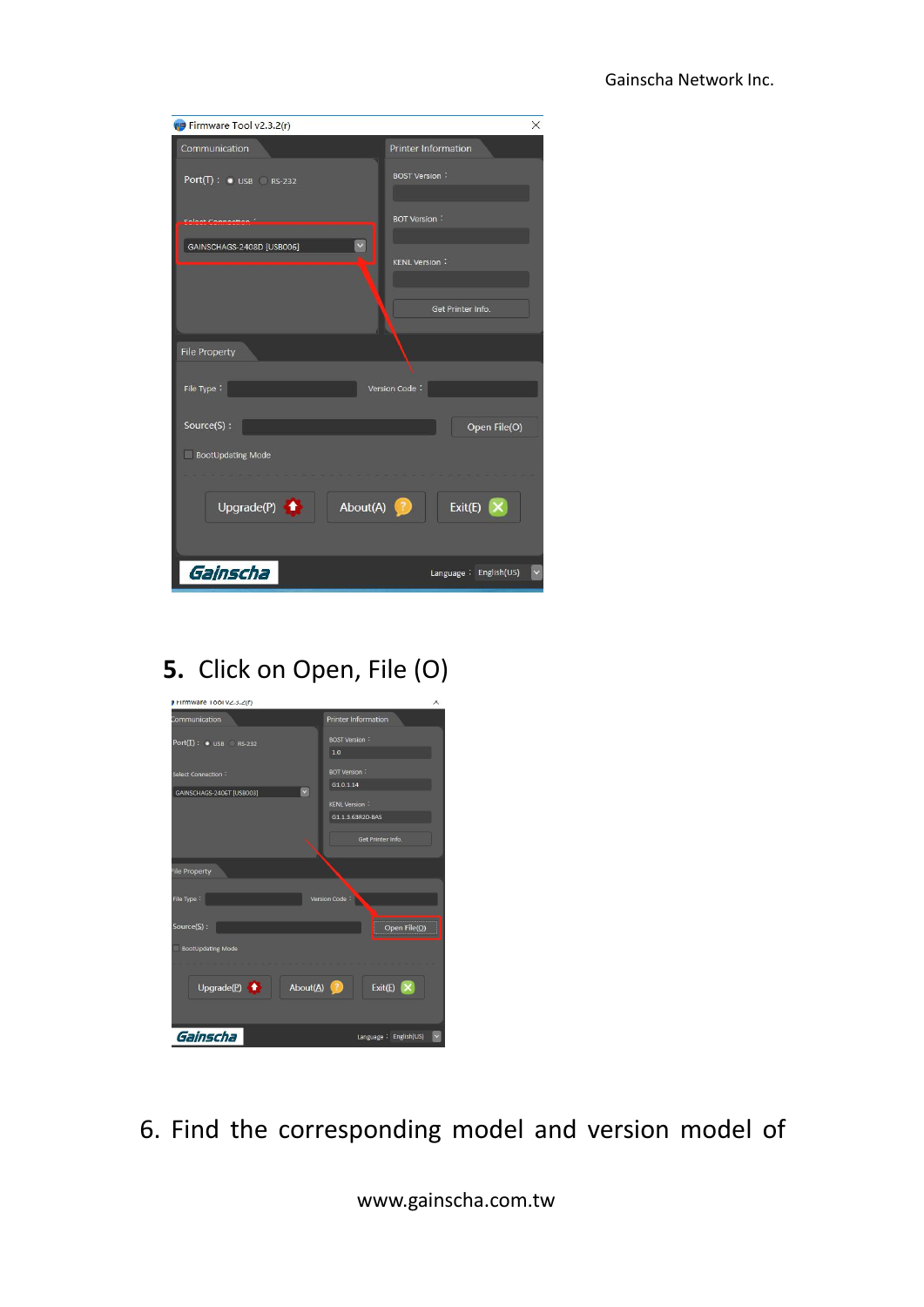#### the printer.

| 名称                                  | 修改日期             | 类型      | 大小       |
|-------------------------------------|------------------|---------|----------|
| CS-2206T G1.1.3.63R20-BAS           | 2021/10/1 13:30  | GDAC 文件 | 2.092 KB |
| (■ GS-2208D G1.1.3.63R20-BAS        | 2021/10/1 13:31  | GDAC 文件 | 2.094 KB |
| GS-2406T G1.1.3.63R20-BAS 211012    | 2021/10/12 10:19 | GDAC 文件 | 2,100 KB |
| CS-2406T PLUS Std G1.1.3.63R20-B    | 2021/10/1 13:28  | GDAC 文件 | 2.101 KB |
| GS-2408D G1.1.3.63R20-BAS           | 2021/9/16 15:32  | GDAC 文件 | 2.104 KB |
| CD GS-3405T G1.1.3.63R20-BAS 211012 | 2021/10/12 10:20 | GDAC 文件 | 2.099 KB |
| (9 GS-3405T PLUS Std G1.1.3.63R20-B | 2021/10/1 13:33  | GDAC 文件 | 2.099 KB |

### 7. Click on Upgrade (P).

| Firmware Tool v2.3.2(r)                        | $\times$                       |
|------------------------------------------------|--------------------------------|
| Communication                                  | <b>Printer Information</b>     |
| $Port(\mathbf{I})$ : $\bullet$ USB RS-232      | <b>BOST Version:</b>           |
| Select Connection:                             | <b>BOT Version:</b>            |
| $\checkmark$<br>GAINSCHAGS-2408D [USB006]      | <b>KENL Version:</b>           |
|                                                | Get Printer Info.              |
| <b>File Property</b>                           |                                |
| File Type: GS-2 408D                           | Version Code: G1.1.3.63R20-BAS |
| Source(S): Cousers\Administrator\Desktop\烧录文件\ | Open File(O)                   |
| BootUpdating Node                              |                                |
| Upgrade(P)<br>About(A)                         | Exit(E) $\times$               |
| Gainscha                                       | Language: English(US)          |

8. The window will pop up and click on Update to upgrade the printer program.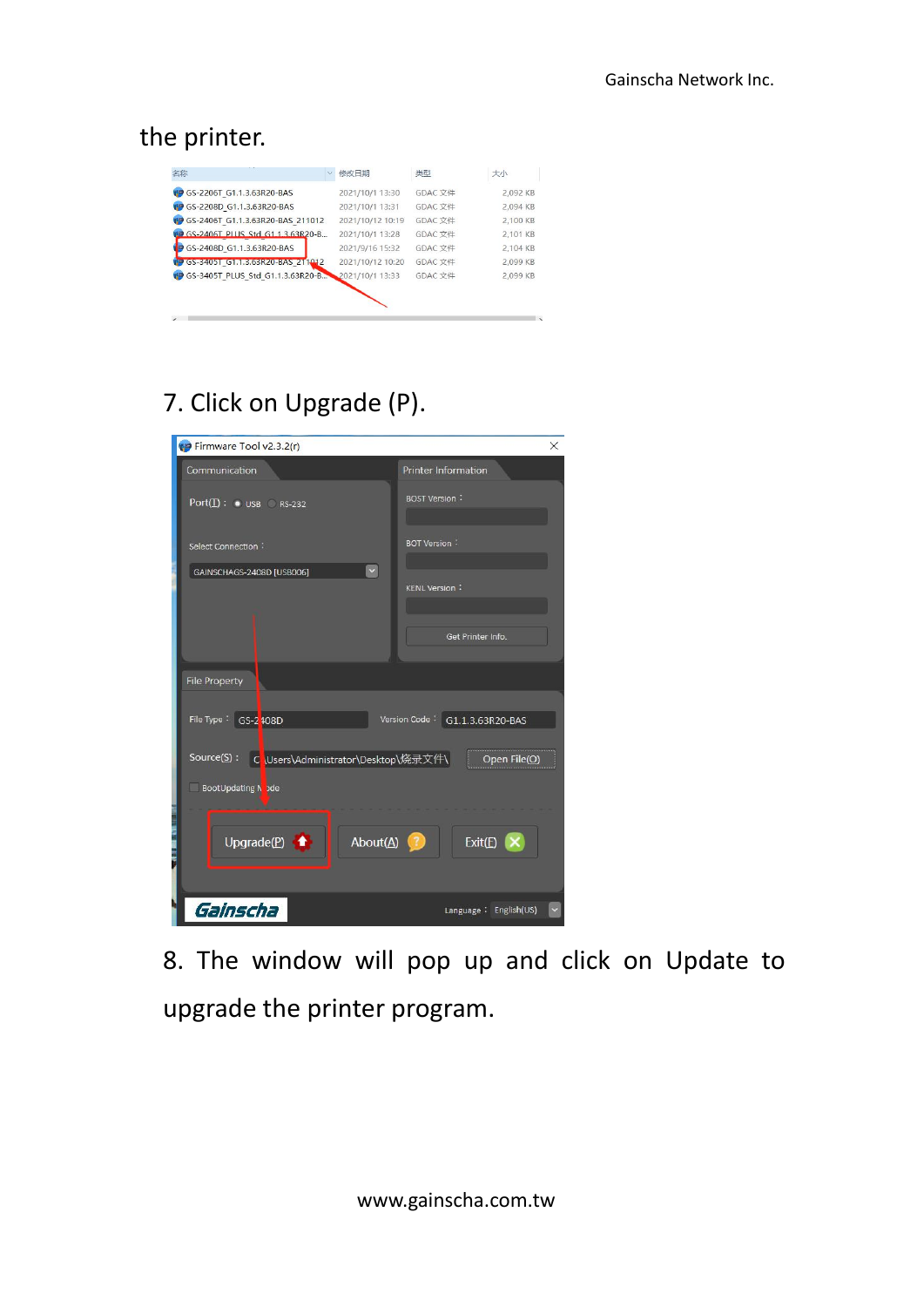| Firmware Tool v2.3.2(r)                       |                                                                                                       |                                           | ×            |
|-----------------------------------------------|-------------------------------------------------------------------------------------------------------|-------------------------------------------|--------------|
| iommunication                                 |                                                                                                       | <b>Printer Information</b>                |              |
| $Port(T):$ $\bullet$ USB RS-232               |                                                                                                       | <b>BOST Version:</b><br>1.0               |              |
| Select Connection:                            |                                                                                                       | <b>BOT Version:</b><br>G1.0.1.14          |              |
| GAINSCHAGS 2408D [LISROOG]<br>傳               |                                                                                                       | $\times$<br>п                             |              |
| ◢<br>ile Proper                               | The following model names are differnet,<br>please check before upgradeing.<br>Model Name of Printer: | <b>SS-2408DC</b>                          | D.           |
| File Type:                                    | Model Name of File: GS-24 98D                                                                         |                                           | <b>D-BAS</b> |
| Source(S)                                     | Cancel                                                                                                | Update                                    | in File(O)   |
| BootUpduring ividual<br>Upgrade(P) $\uparrow$ | About(A)                                                                                              | Exit(E) $\mathsf{X}$<br>$\left( 7\right)$ |              |
| Gainscha                                      |                                                                                                       | Language : English(US)                    |              |

**Note: 1. It is normal for the printer indicators to flash continuously during the upgrade process.**

**2. After the upgrade is completed, the printer will sound dripping. The above situation indicates that the printer program has been completed the upgrade.**

9. After the upgrade, a window pop up and click OK.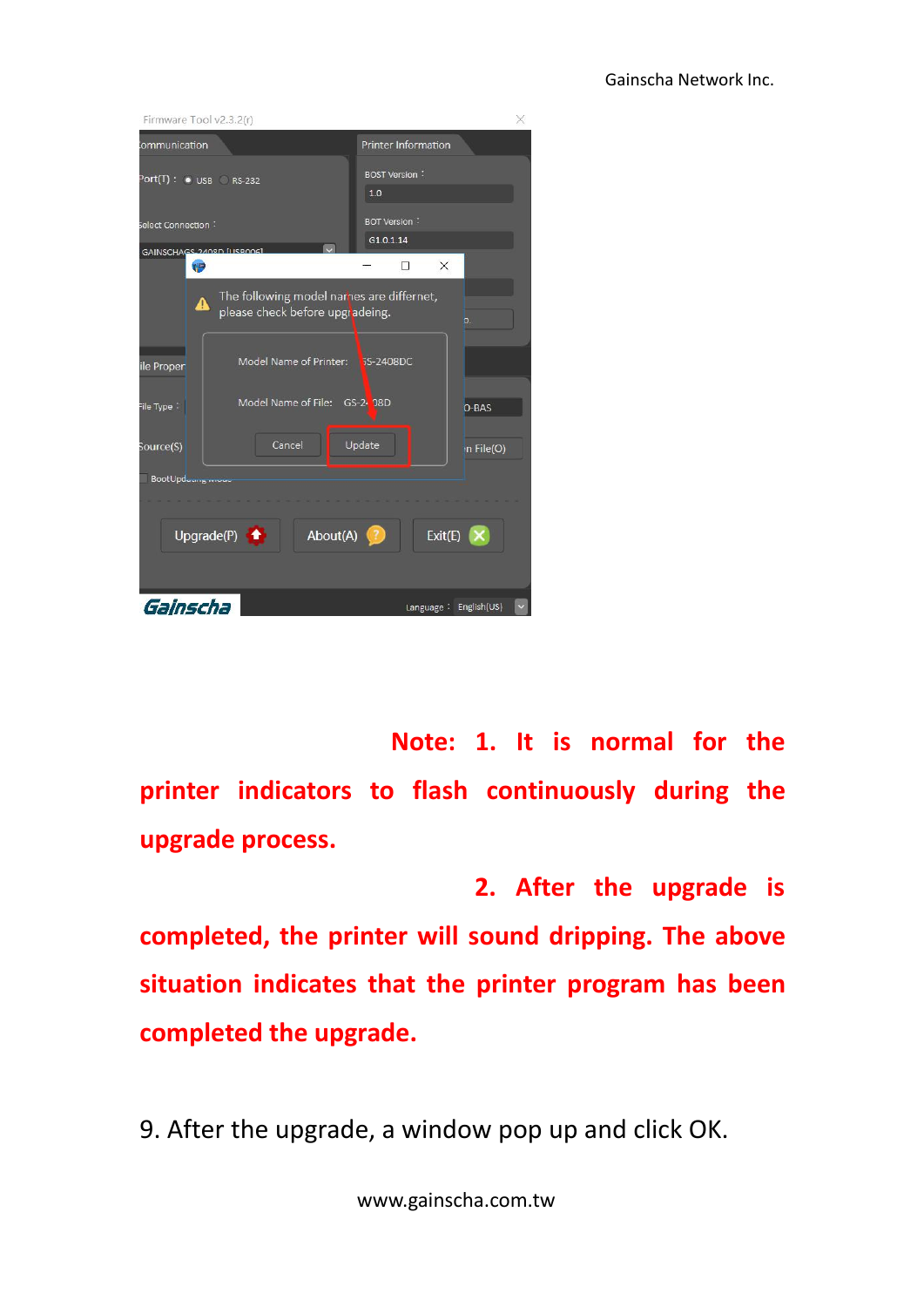| Communication                                  |                       | Printer Information                            |          |
|------------------------------------------------|-----------------------|------------------------------------------------|----------|
| $Port(I):$ $\bullet$ USB RS-232                |                       | <b>BOST Version:</b><br>1.0                    |          |
| Select Connection:                             |                       | <b>BOT Version:</b><br>G1.0.1.14               |          |
|                                                | $\checkmark$          | <b>KENL Version:</b>                           |          |
|                                                |                       | G1.1.3.60R30                                   |          |
|                                                |                       | Get I rinter Info.                             |          |
| <b>File Property</b><br>File Type:<br>GS-2408D |                       | Upgrading complete!Please restart the printer. | $\times$ |
| Source(S):<br>C:\Users\Admini                  |                       |                                                | 确定       |
| BootUpdating Mode                              |                       |                                                |          |
|                                                | Uprading, Please Wait |                                                |          |
| Upgrade(P) $\uparrow$                          | About(A)              | Exit(E)                                        |          |
| Gainscha                                       |                       | Language : English(US)                         |          |

10. Click on the Get Printer Info.Get the current program version of the printer.as illustrated in following figure: